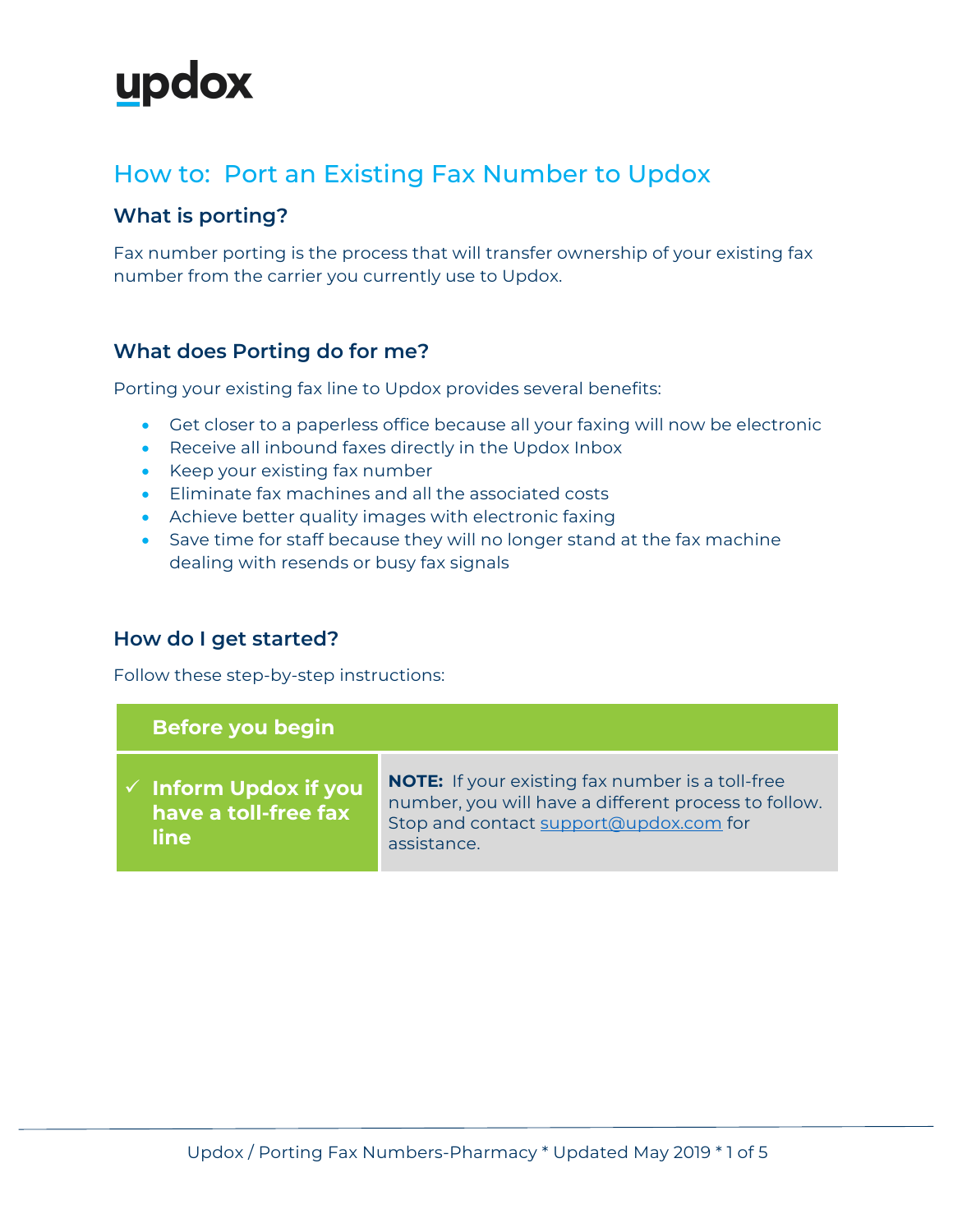| $\checkmark$ Do you also use<br>your fax line for<br>your credit card<br>machine or is a<br><b>DSL?</b> | <b>NOTE:</b> If your existing fax line is also used for your<br>credit card machine or is a DSL used for your<br>internet connectivity, you will not be able to port<br>your number. Those services would stop working if<br>you port that number to Updox.<br><b>TIP:</b> If your current carrier supports forwarding<br>shared lines, contact them to help you forward<br>your number to your Updox provided number. If<br>they do not support forwarding, you may use your<br>Updox provided fax number as your new number.<br>Access your Updox fax number by going to Menu ><br>Admin > Fax Settings. |
|---------------------------------------------------------------------------------------------------------|------------------------------------------------------------------------------------------------------------------------------------------------------------------------------------------------------------------------------------------------------------------------------------------------------------------------------------------------------------------------------------------------------------------------------------------------------------------------------------------------------------------------------------------------------------------------------------------------------------|
| Let's get started                                                                                       |                                                                                                                                                                                                                                                                                                                                                                                                                                                                                                                                                                                                            |
| $\checkmark$ Contact your<br>current fax carrier                                                        | Check with your current carrier and make sure<br>1.<br>they allow porting.<br><b>TIP:</b> If your current carrier does not allow porting,<br>consider forwarding your fax number as an<br>alternative.<br><b>NOTE:</b> Porting can take up to 14 days to complete.                                                                                                                                                                                                                                                                                                                                         |
| While you wait for<br>porting to complete                                                               | Forward your fax number to your Updox<br>2.<br>provided number while you are waiting for the<br>porting process to finish. Contact your current<br>carrier to help you forward your number.<br>TIP: Check with your carrier to ensure you won't<br>incur long distance charges with your Updox<br>provided fax number. Updox can provide a toll-free<br>fax number if needed.<br>3. To access your Updox fax number go to Menu ><br>Admin > Fax Settings.                                                                                                                                                  |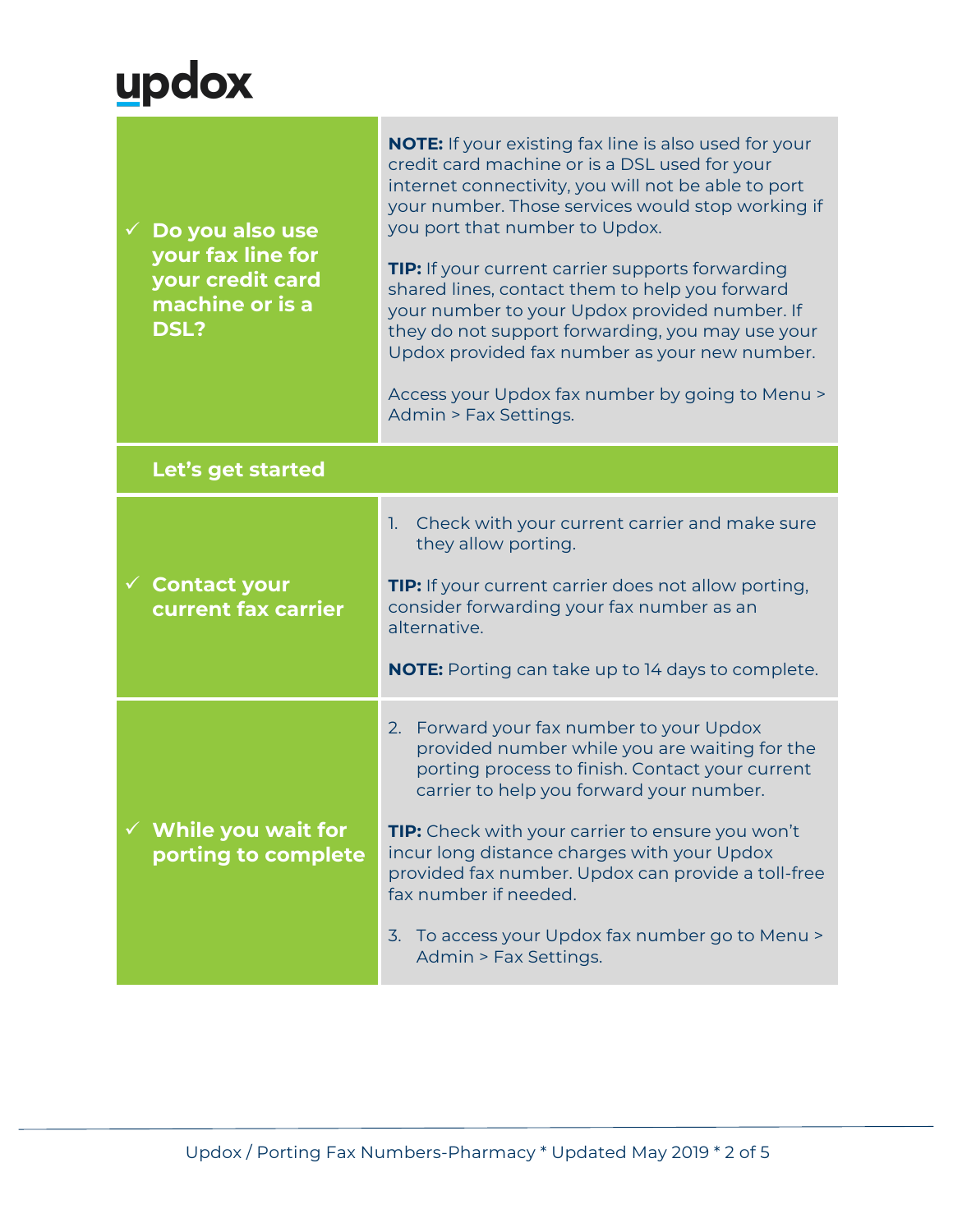| $\checkmark$ Print and complete<br>the Letter of<br><b>Authorization</b> | 4. Go to the Updox Learning Center,<br>rxhelp.myupdox.com, and print the Porting<br>Letter of Authorization. Right click on the<br>document to print.<br>5. Fill it out and retain this until the next step. Scan<br>it once complete so you have it in an electronic<br>format.                                                                                                                                                                                                                                                                                                                                          |
|--------------------------------------------------------------------------|---------------------------------------------------------------------------------------------------------------------------------------------------------------------------------------------------------------------------------------------------------------------------------------------------------------------------------------------------------------------------------------------------------------------------------------------------------------------------------------------------------------------------------------------------------------------------------------------------------------------------|
| $\checkmark$ Inform Updox that<br>you are porting your<br>fax number     | 6. Send an email to porting@updox.com with this<br>information:<br>Current carrier<br>Authorizing person<br>□ Exact Name & Address used for billing with<br>the existing carrier. This must be a physical<br>address<br>$\Box$ Account # with the existing carrier<br>Billing Phone # with existing carrier<br>◻<br>Attach a copy of your most recent bill from<br>◻<br>your current carrier<br>$\Box$ Attach the completed Updox Letter of<br>Authorization form from the previous step.<br>TIP: To avoid delays, ensure the information<br>provided to Updox precisely matches what the<br>current carrier has on file. |